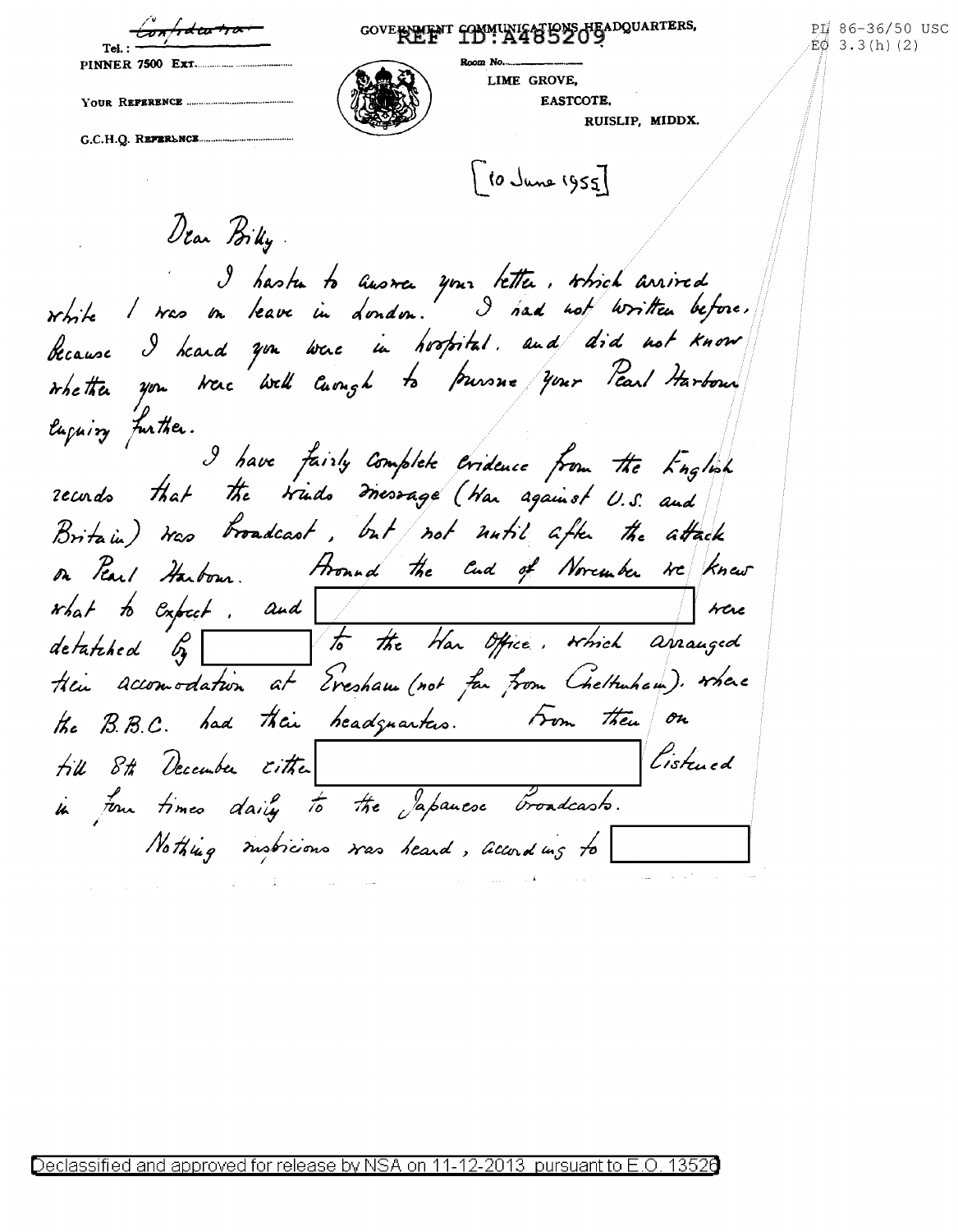the Nords with the now. HAREEd ID \$ 4852029 the last Japanese broadcast on the night of Sunday, 7th December, heard on the BBC news a report of the PI 86-36/50 US  $E\phi$  3.3(h)(2) attack in Pearl Harbour. The Japanese broadcasts were all recorded. aut a playback of established that the trindo Figual had not been made on Sunday. Howeva. Cistened in to the Japanese broadcast on Monday morning, 8th December. about Oboo GMT., and the Hinds night. Aunouncing Har against U.S.A and Britain, tras definitely made. (This seems to Conflict with your Eugeing funding that it was never made. In perhaps it was not listened for in the States. after the attack on Fearl). So much fa the reception of the Hinds Signal in<br>England. It you would further details. I can get to Cotablish that the Nuids Digual Was heard at S. a.m. GMT on Monday morning 8th. December. Ao regardo Hong-Kong a Singapore. I am still trying to collect cordence as to when the Hinds message Was beard. and I shall write to you again when  $\frac{1}{1}$  . The company of  $\frac{1}{1}$ and the component of the component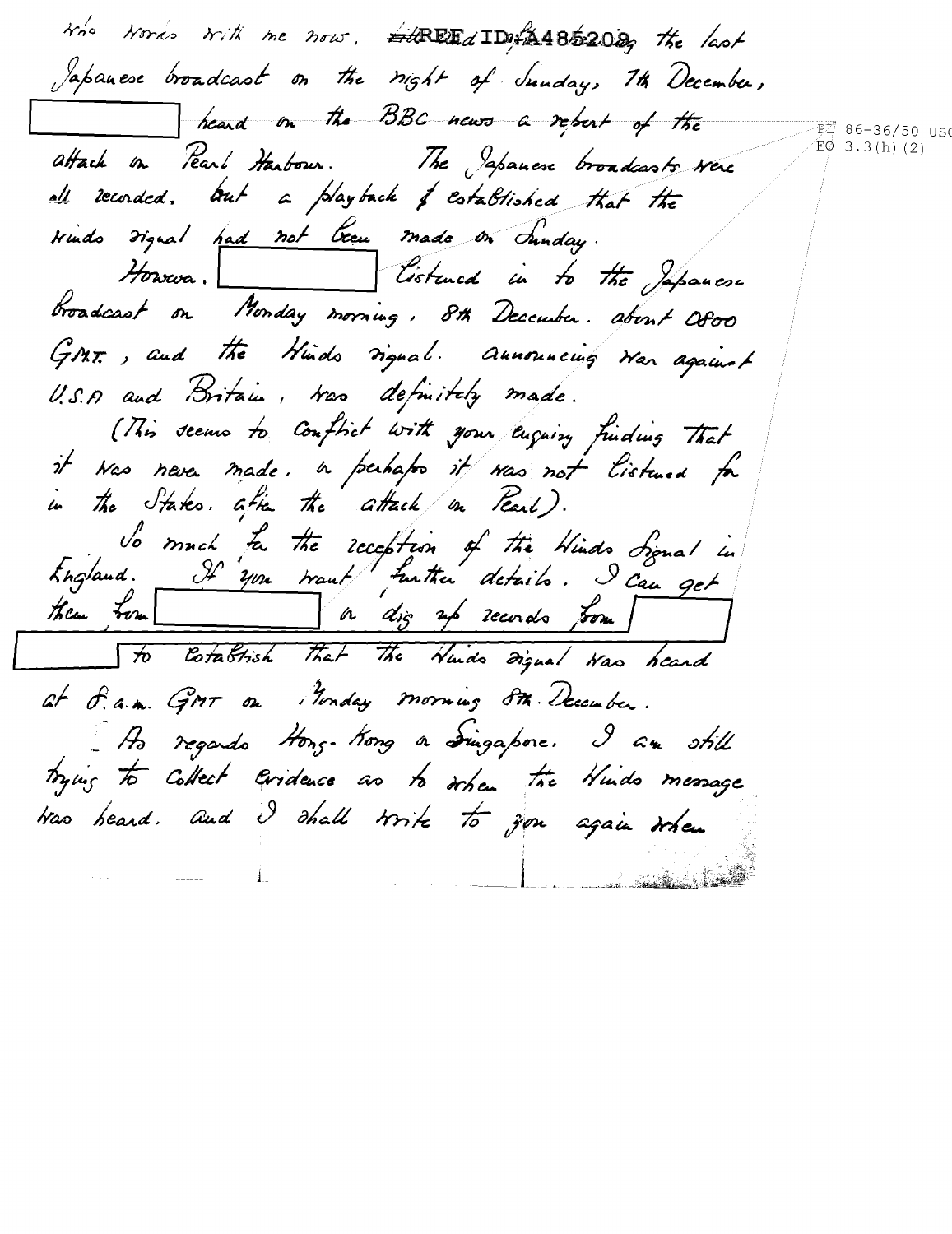GOVEREITNT TUDMUNIGHTS ADQUARTERS Room No..... LIME GROVE, EASTCOTE. RUISLIP, MIDDX. G.C.H.Q. REFERENCE I have got all the Ovidence Collated. I I have no PL 86-36/50 USC -tu EO  $3.3(h)$  (2) Hostag Singarine and poroibly in Hong Kong. I have not get cotablished the time it was heard. and my memory that it was before Pearl Harbour may be faulty. Prease let me know if there are any specific whether the real Crux of the matter is whether the Huido Figual Was made, or whether it was made bofare a after the attack on Pearl. Many jours me in her cordral greetings and su best wishes for your speely recovery. nos micaely.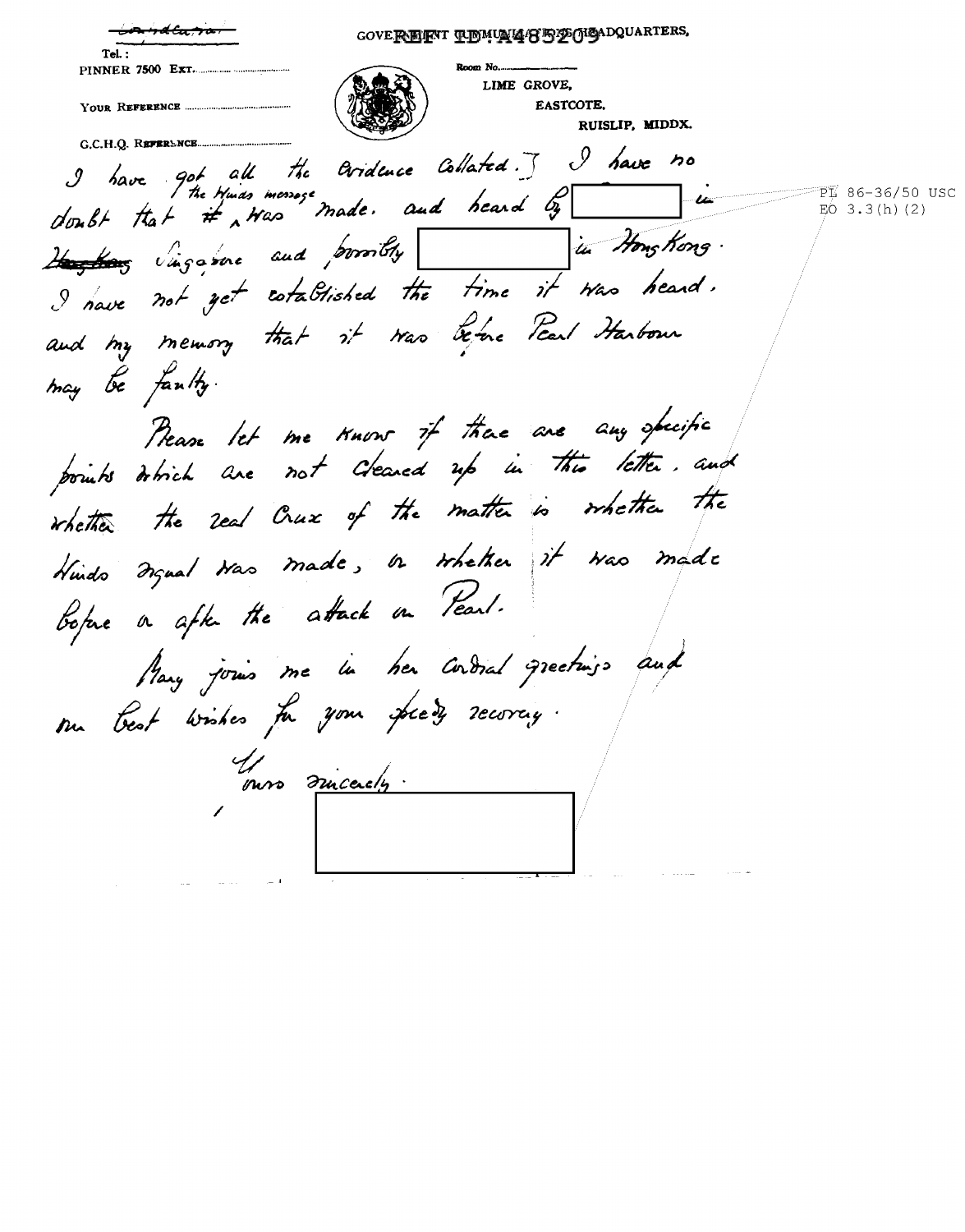(Original Handwritten)

#### <del>CONFIDENTIAL</del>

# $\sqrt{10}$  June 1955 $\overline{7}$

## Dear Billy:

<sup>I</sup>hasten to answer your letter, which arrived while I was on leave in London. I bad not written before because I heard you were in hospital, and did not know whether you were well enough to pursue your Pearl Harbour enquiry further.

I have fairly complete evidence from the English records that the Winds Message (War against U.S. and Britain) was broadcast, but not until after the attack on Pearl Harbour. Around the end of November we knev what to expect, and **I use and I use a line of the U** use to the Line of the Line of the Line of the Line of the Line of the Line of the Line of the Line of the Line of the Line of the Line of the Line of the Line of the Line of t War Office, which arranged their accomodation at Evesham (not far from: Cheltenhem), where the  $B.F.C.$  had their headquarters. From then on till 8th December either **Executed** in four times daily to the Japanese broadcasts. iL 86-36/50 USC  $EO$  3.3 $(h)$  (2)

Nothing suspicious was heard, according to I, who works with me now. And after hearing the last Japanese broadcast on the night of Sunday, 7th Jecember, 1 **I .... Theard on the BBC news a report of the attack** on Pearl Harbour. The Japanese broadcasts were all recorded, but a playback established that the Winds Signal had not been made on Sunday.

However. The listened in to the Japanese broadcast on Monday morning, 8th  $December$ , about  $0800$  G.M.T., and the Winds Signal, announcing War against U.S.A. and Britain, was definitely made.

(This seems to conflict with your enquiry finding that it was never made, or perhaps it was not listened for in the States, after the attack on Pearl).